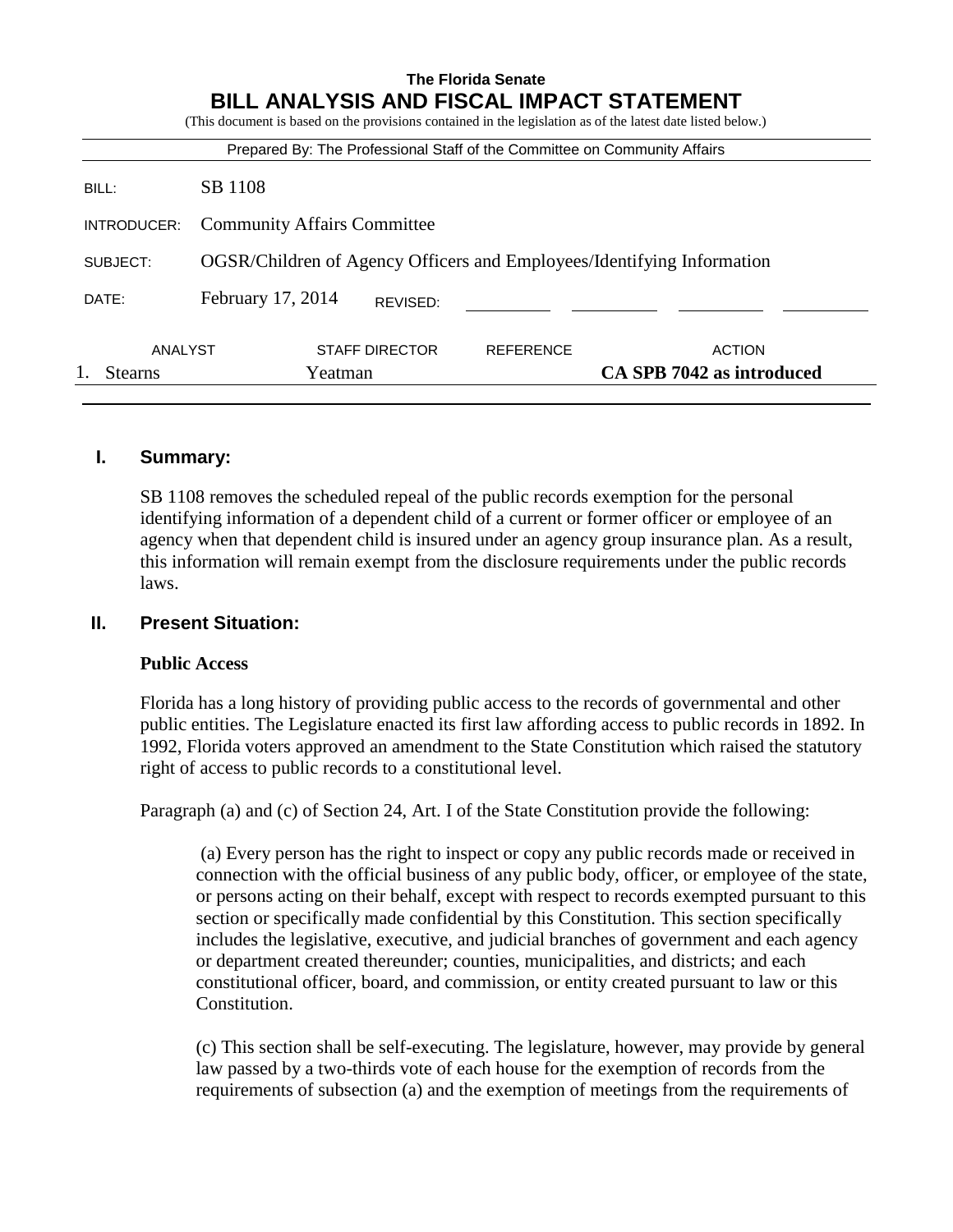subsection (b); provided that such law shall state with specificity the public necessity justifying the exemption and shall be no broader than necessary to accomplish the stated purpose of the law…..Laws enacted pursuant to this subsection shall contain only exemptions from the requirements of subsections (a) and (b) and provisions governing the enforcement of this section, and shall relate to one subject.

#### **Florida's Public Records Law**

Florida's public records law is contained in ch. 119, F.S., and specifies conditions under which the public must be given access to governmental records. Section  $119.07(1)(a)$ , F.S., provides that every person who has custody of a public record<sup>1</sup> must permit the record to be inspected and examined by any person, at any reasonable time, under reasonable conditions, and under supervision by the custodian of the public record. Unless specifically exempted, all agency<sup>2</sup> records are to be available for public inspection.

Section 119.011(12), F.S., defines the term "public record" to include all documents, papers, letters, maps, books, tapes, photographs, films, sound recordings, data processing software, or other material, regardless of the physical form, characteristics, or means of transmission, made or received pursuant to law or ordinance or in connection with the transaction of official business by any agency. The Florida Supreme Court has interpreted this definition to encompass all materials made or received by an agency in connection with official business which are "intended to perpetuate, communicate, or formalize knowledge."<sup>3</sup> All such materials, regardless of whether they are in final form, are open for public inspection unless made exempt.<sup>4</sup>

Only the Legislature is authorized to create exemptions to open government requirements.<sup>5</sup> Exemptions must be created by general law and such law must specifically state the public necessity justifying the exemption. Further, the exemption must be no broader than necessary to accomplish the stated purpose of the law.<sup>6</sup> A bill enacting an exemption<sup>7</sup> may not contain other substantive provisions although it may contain multiple exemptions relating to one subject.<sup>8</sup>

There is a difference between records that the Legislature exempts from public inspection and those that the Legislature makes confidential and exempt from public inspection. If a record is

 $\overline{a}$ 

<sup>&</sup>lt;sup>1</sup> Section 119.011(12), F.S., defines "public record" to include "all documents, papers, letters, maps, books, tapes, photographs, film, sound recordings, data processing software, or other material, regardless of the physical form, characteristics, or means of transmission, made or received pursuant to law or ordinance or in connection with the transaction of official business by any agency."

<sup>2</sup> Section 119.011(2), F.S., defines "agency" as "…any state, county, district, authority, or municipal officer, department, division, authority, or municipal officer, department, division, board, bureau, commission, or other separate unit of government created or established by law including, for the purposes of this chapter, the Commission on Ethics, the Public Service Commission, and the Office of Public Counsel, and any other public or private agency, person, partnership, corporation, or business entity acting on behalf of any public agency."

<sup>3</sup> *Shevin v. Byron, Harless, Shafer, Reid, and Assocs., Inc.,* 379 So.2d 633, 640 (Fla. 1980).

<sup>4</sup> *Wait v. Florida Power & Light Company,* 372 So.2d 420 (Fla. 1979)

<sup>5</sup> Article I, s. 24(c) of the State Constitution.

<sup>6</sup> *Memorial Hospital-West Volusia v. News-Journal Corporation,* 729 So.2d 373, 380 (Fla. 1999); *Halifax Hospital Medical Center v. News-Journal Corporation,* 724 So.2d 567 (Fla. 1999).

<sup>&</sup>lt;sup>7</sup> Section 119.15, F.S., provides that an existing exemption may be considered a new exemption if the exemption is expanded to cover additional records.

<sup>8</sup> Article 1, s. 24(c) of the State Constitution.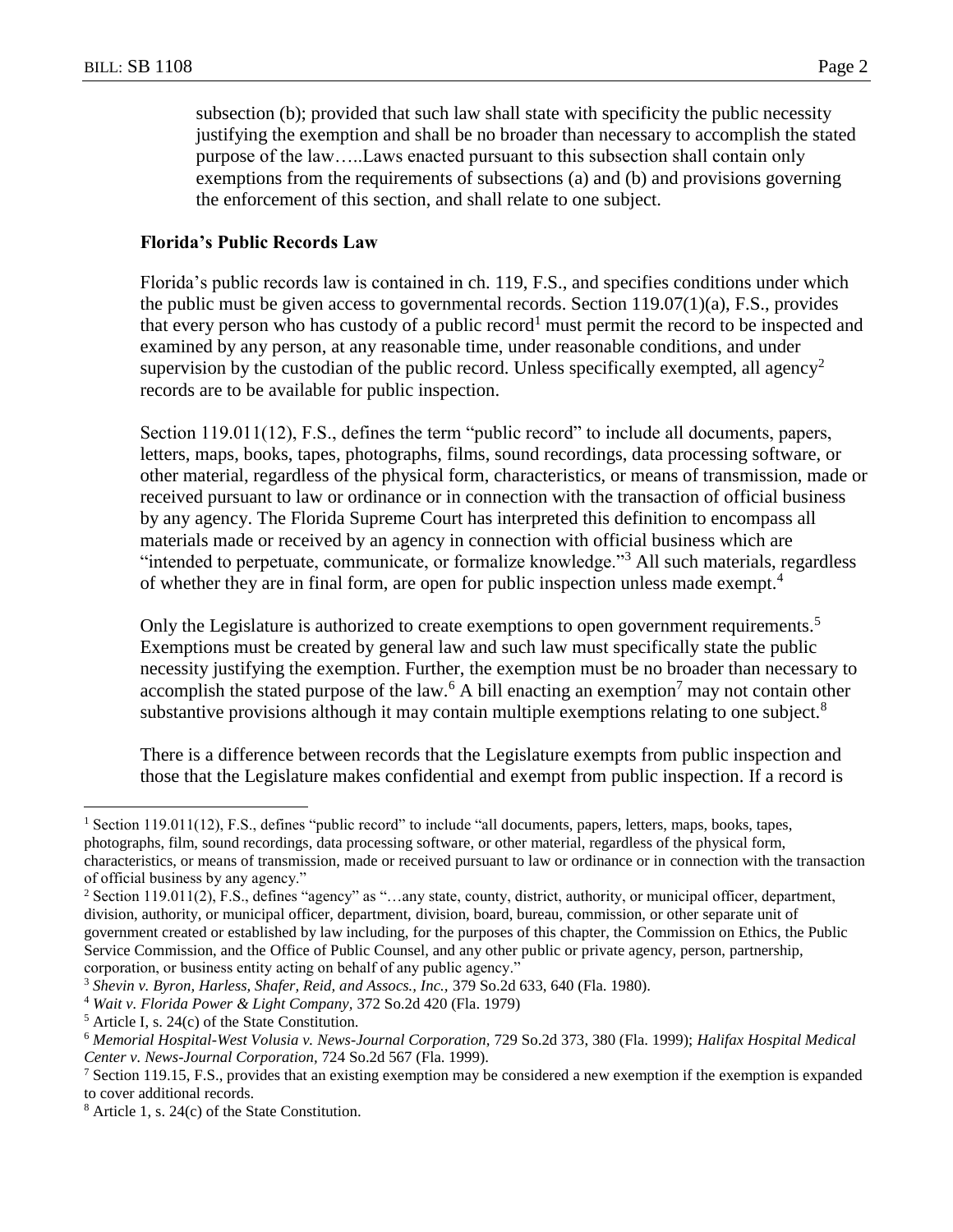made confidential with no provision for its release so that its confidential status will be maintained, such record may not be released by an agency to anyone other than the person or entities designated in the statute.<sup>9</sup> If a record is simply exempt from mandatory disclosure requirements, an agency is not prohibited from disclosing the record in all circumstances.<sup>10</sup>

#### **Open Government Sunset Review Act**

The Open Government Sunset Review Act established in s. 119.15, F.S., provides a review and repeal process for public records exemptions. In the fifth year after enactment of a new exemption or in the fifth year after substantial amendment of an existing exemption, the exemption is repealed on October 2, unless reenacted by the Legislature. Each year, by June 1, the Division of Statutory Revision of the Joint Legislative Management Committee is required to certify to the President of the Senate and the Speaker of the House of Representatives the language and statutory citation of each exemption scheduled for repeal the following year.

#### **Exemption of Personal Identifying Information of the Dependent Children of Agency Personnel**

In 2009, the Legislature amended s. 119.071(4)(b), F.S., to create a public records exemption for the personal identifying information of a dependent child of an agency employee when that child is insured by an agency health insurance plan. The exemption was created in response to a court decision requiring a school board to release the above described information in response to a public records request.<sup>11</sup> The exemption is slated to expire on October 2, 2014, pursuant to the Open Government Sunset Review Act.

In the summer of 2013, a survey of Florida agencies conducted by Senate and House committee staff found overwhelming support for the public records exemption with a number of responses indicating that the law provided important protection from identity theft for the family members of agency employees.

#### **III. Effect of Proposed Changes:**

**Section 1** amends s. 119.071, F.S., to remove the scheduled repeal of the public records exemption for the personal identifying information of a dependent child of an agency employee. As a result, the records will remain exempt from disclosure requirements under the public records laws.

**Section 2** provides the bill takes effect on October 1, 2014.

 $\overline{a}$ 

<sup>9</sup> Attorney General Opinion 85-62, August 1, 1985.

<sup>10</sup> *Williams v. City of Minneola,* 575 So.2d 683, 687 (Fla. 5th DCA), review denied, 589 So.2d. 289 (Fla.1991).

<sup>&</sup>lt;sup>11</sup> *Chandler v. School Board of Polk County*, Case No. 2008CA-004389 (Fla. 10<sup>th</sup> Jud. Cir. 2008). The court further noted that the information would not be protected by the Health Insurance Portability and Accountability Act (HIPAA), located at 45 CFR, Part 160.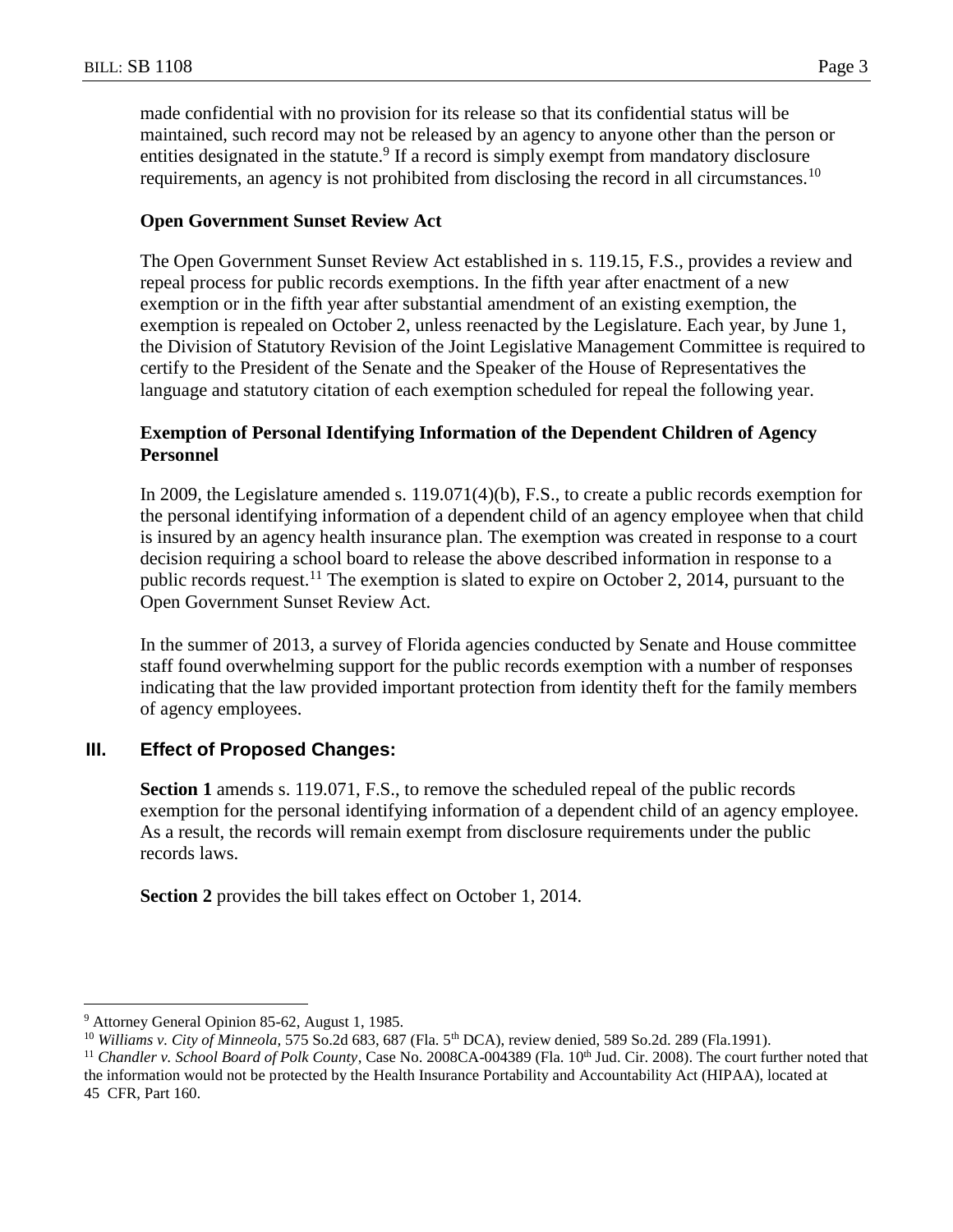#### **IV. Constitutional Issues:**

A. Municipality/County Mandates Restrictions:

None.

B. Public Records/Open Meetings Issues:

Article I, s. 24(c) of the State Constitution requires a two-thirds vote of the members present and voting for final passage of a newly created or expanded public records exemption. The bill does not create or expand a public records exemption, therefore it does not require a two-thirds vote for final passage.

C. Trust Funds Restrictions:

None.

### **V. Fiscal Impact Statement:**

A. Tax/Fee Issues:

None.

#### B. Private Sector Impact:

The continued existence of the public records exemption may protect the family members of agency employees from identity theft.

C. Government Sector Impact:

None.

#### **VI. Technical Deficiencies:**

None.

### **VII. Related Issues:**

None.

#### **VIII. Statutes Affected:**

This bill substantially amends section 119.071 of the Florida Statutes.

## **IX. Additional Information:**

A. Committee Substitute – Statement of Changes: (Summarizing differences between the Committee Substitute and the prior version of the bill.)

None.